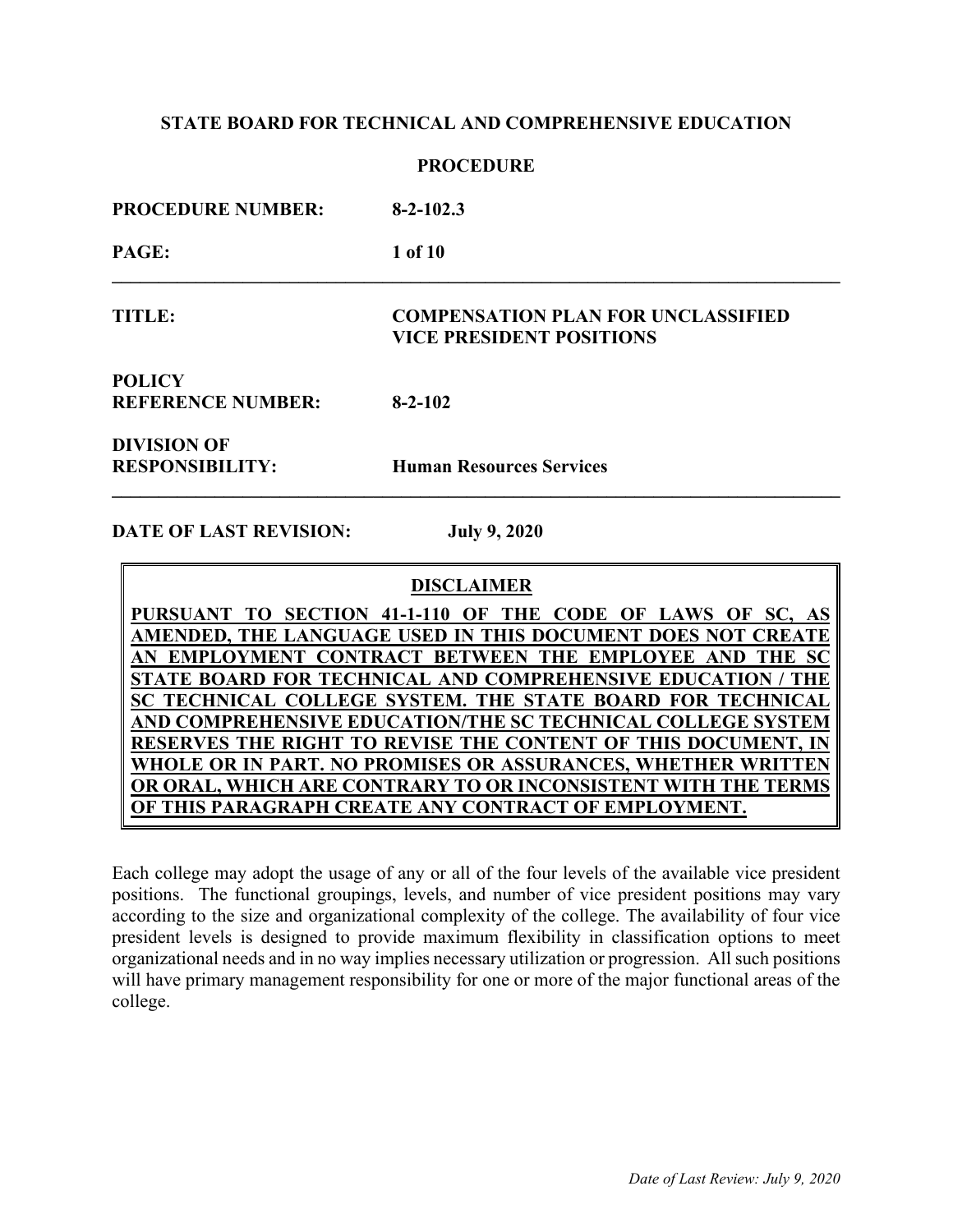## **PROCEDURE**

**\_\_\_\_\_\_\_\_\_\_\_\_\_\_\_\_\_\_\_\_\_\_\_\_\_\_\_\_\_\_\_\_\_\_\_\_\_\_\_\_\_\_\_\_\_\_\_\_\_\_\_\_\_\_\_\_\_\_\_\_\_\_\_\_\_\_\_\_\_\_\_\_\_\_\_\_\_\_**

**PROCEDURE NUMBER: 8-2-102.3**

# **PAGE: 2 of 10**

# **I. POSITION ESTABLISHMENT**

A. Senior Vice President and Vice President level positions.

The South Carolina Department of Administration's Division of State Human Resources (DSHR) delegates authority for the classification actions for this level of vice president to the System/College President upon written agreement. The request to establish such a position will specify the title, area of overall functional responsibility, and the rationale for the establishment of the position. In addition to the previously stated documentation, a completed state of South Carolina position description is required. The request should demonstrate that the position has authority to make decisions necessary to fulfill the assigned responsibilities and serves as the chief officer for the major functional area(s) to be administered.

B. Associate Vice President and Assistant Vice President level positions.

DSHR delegates authority for the classification actions for this level of vice president to the System/College President upon written agreement. Classification actions shall be accomplished through the use of a state of South Carolina position description form. All proposed classification actions shall be reviewed and/or approved by college human resources staff to ensure that classification actions are sufficiently justified, documented, and in compliance with all applicable procedures. An updated organizational chart illustrating the position's reporting relationships within the institution shall be prepared and maintained.

All delegated classification actions are subject to audit by DSHR. DSHR reserves the right to revoke parts or all rights of delegated authority from an individual college based upon audits that reveal deficient areas.

# **II. DEFINITION OF VICE PRESIDENT POSITIONS**

#### Senior Vice President:

Positions assigned to this classification will report directly to the president and will have unique functionality to any other vice president position. Positions assigned to this classification are primarily responsible for the overall daily operations of the college and may supervise other vice president positions. A college may have no more than one senior vice president position.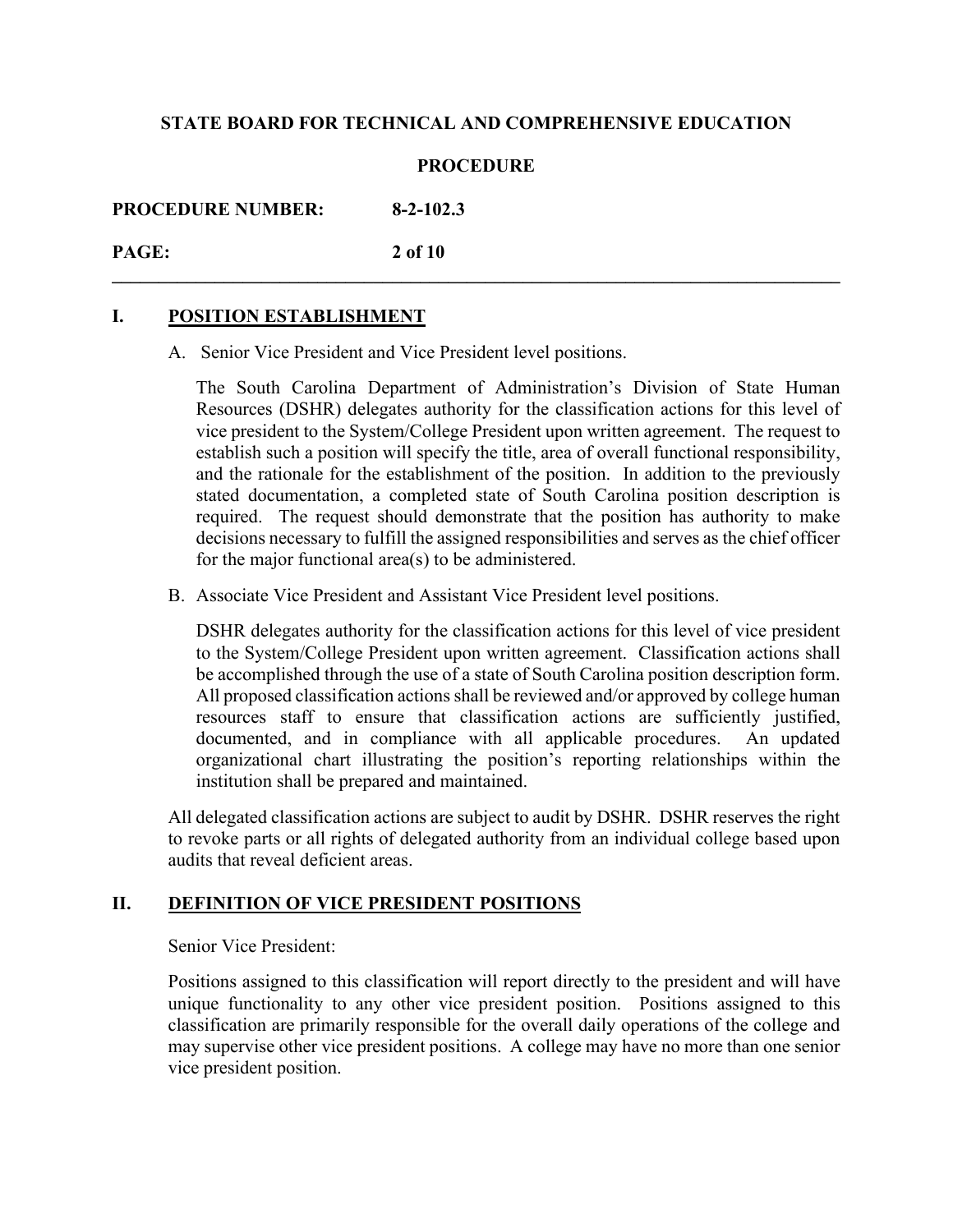## **PROCEDURE**

**\_\_\_\_\_\_\_\_\_\_\_\_\_\_\_\_\_\_\_\_\_\_\_\_\_\_\_\_\_\_\_\_\_\_\_\_\_\_\_\_\_\_\_\_\_\_\_\_\_\_\_\_\_\_\_\_\_\_\_\_\_\_\_\_\_\_\_\_\_\_\_\_\_\_\_\_\_\_**

| <b>PROCEDURE NUMBER:</b> | $8 - 2 - 102.3$ |
|--------------------------|-----------------|
|                          |                 |

**PAGE: 3 of 10**

Vice President:

Positions assigned to this classification will report directly to the president or senior vice president. Positions assigned to this classification may serve as chief operational officer for single or multi-campus/locations.

Associate Vice President:

Positions assigned to this classification will report directly to the president or other institutional officer position. Positions assigned to this classification may serve as chief operational officer for a branch campus. The associate vice president position supervises and directs professional level staff.

Assistant Vice President:

Positions assigned to this classification will report directly to the president or other institutional officer position. Positions assigned to this classification may serve as chief operational officer for a branch campus. The assistant vice president position supervises professional level staff.

# **III. MINIMUM REQUIREMENTS**

Individuals appointed to a vice president position in the South Carolina Technical Colleges System (SCTCS) shall possess at least the minimum qualifications indicated in the vice president classification specification.

# **IV. CONDITIONS OF EMPLOYMENT**

All unclassified vice president positions are considered to have covered status in the position to which appointed upon successful completion of the twelve (12) months probationary period. If the employee has covered status and is promoted, demoted, reclassified, reassigned or transferred into a vice president position, he/she will serve a six (6) months trial period**.**

Holidays, annual, sick, and other leave for all positions covered by this procedure will be administered in accordance with the procedures set forth in SBTCE leave policies for classified employees.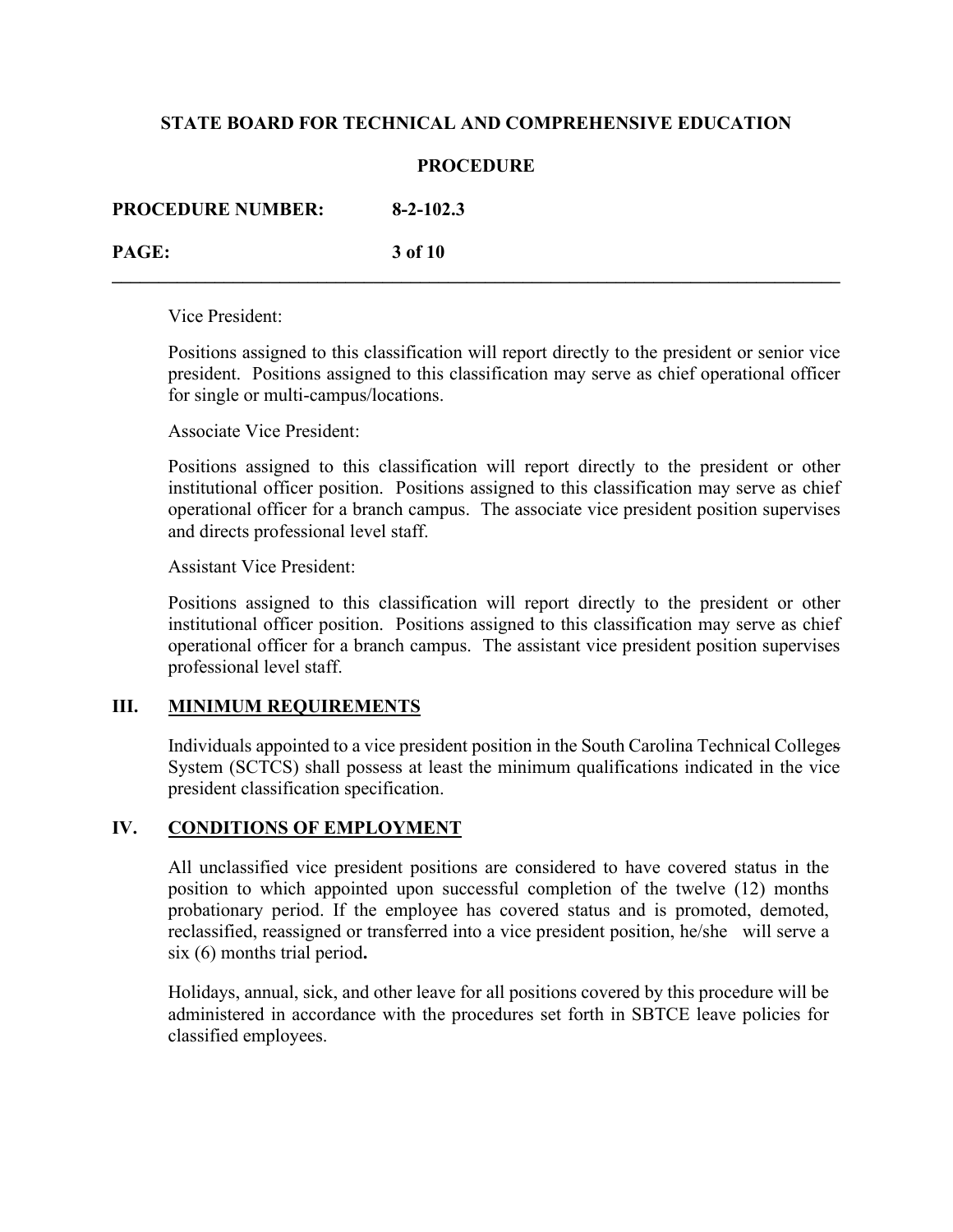## **PROCEDURE**

**\_\_\_\_\_\_\_\_\_\_\_\_\_\_\_\_\_\_\_\_\_\_\_\_\_\_\_\_\_\_\_\_\_\_\_\_\_\_\_\_\_\_\_\_\_\_\_\_\_\_\_\_\_\_\_\_\_\_\_\_\_\_\_\_\_\_\_\_\_\_\_\_\_\_\_\_\_\_**

**PROCEDURE NUMBER: 8-2-102.3**

# **PAGE: 4 of 10**

# **V. ANNUAL SALARY RANGES**

Senior Vice President: The salary range shall be indexed at ninety (90%) of the respective presidential salary range.

Vice President: The salary ranges shall be indexed at eighty-five (85%) of the respective presidential salary range.

Associate Vice President: The salary range shall be indexed at eighty-five (85%) of the vice presidential salary range.

Assistant Vice President: The salary range shall be indexed at eighty-five (85%) of the associate vice presidential salary range.

These ranges are normally updated annually and distributed with the SBTCE Fiscal Year Salary Increase Guidelines. In a year where the presidential salary ranges do not change but a base pay increase is legislated, these ranges will be adjusted in accordance with the legislated increase amount.

# **VI. SALARY ACTIONS**

DSHR delegates authority for pay actions on all positions covered by this procedure to the System/College President upon written agreement. All proposed pay actions shall be reviewed and/or approved by System Office/college human resources staff to ensure that requested pay actions are sufficiently justified, documented, and in compliance with all applicable procedures. All delegated pay actions are subject to audit by DSHR. DSHR reserves the right to revoke parts or all rights of delegated authority from an individual college based upon audits that reveal deficient areas.

Non-delegated pay actions must be submitted through the college's human resources office to the System Office for review and evaluation prior to submission to DSHR for consideration. The System Office shall serve as the college's liaison/facilitator for nondelegated pay actions with DSHR.

The South Carolina Constitution restricts any retroactive payment of salary increases. Therefore, approval of requested pay actions must be obtained prior to the desired effective date of the action.

It is expected that each college will develop internal policies, procedures, or guidelines stating how the college's pay plan will be administered in keeping with the procedure.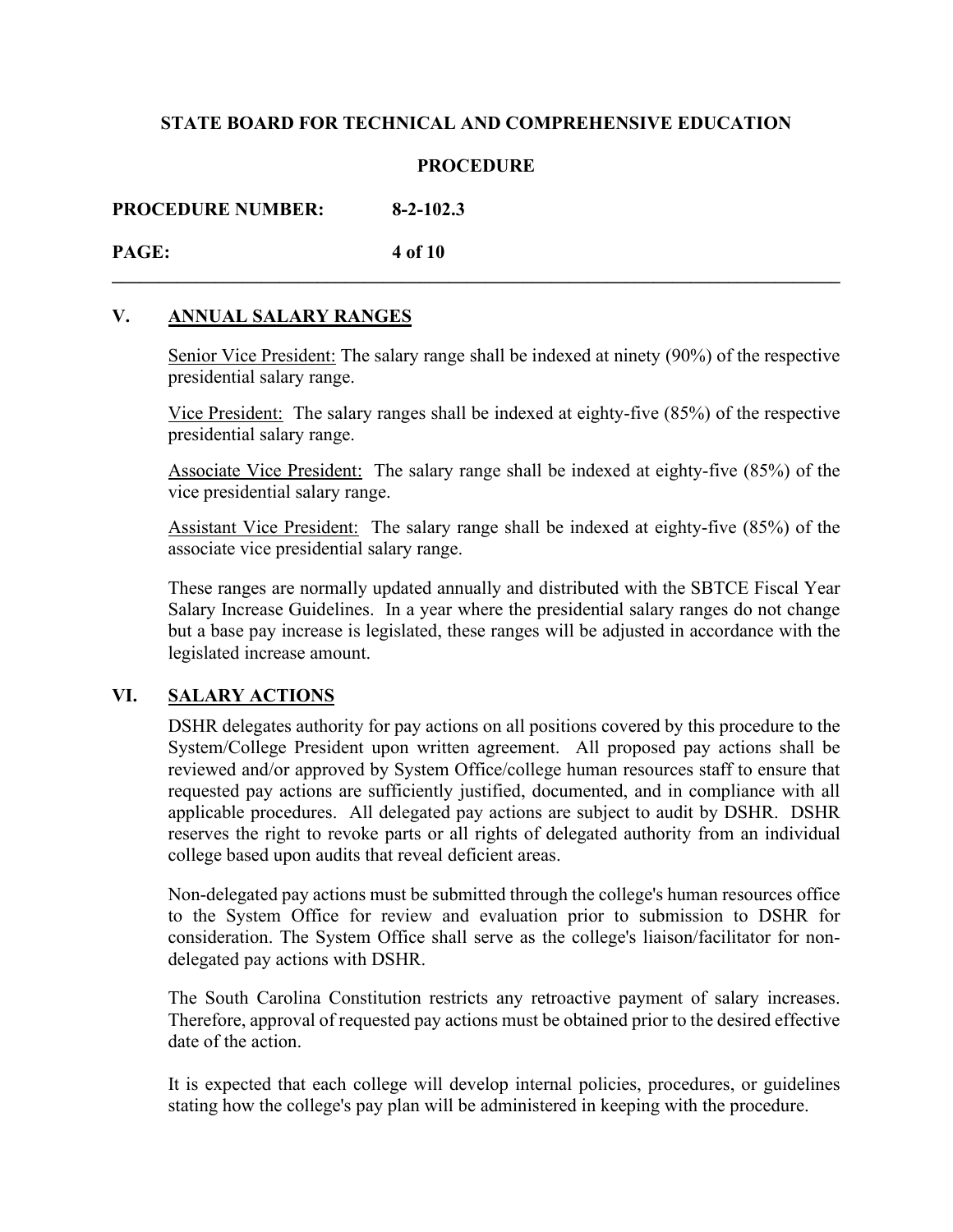#### **PROCEDURE**

**\_\_\_\_\_\_\_\_\_\_\_\_\_\_\_\_\_\_\_\_\_\_\_\_\_\_\_\_\_\_\_\_\_\_\_\_\_\_\_\_\_\_\_\_\_\_\_\_\_\_\_\_\_\_\_\_\_\_\_\_\_\_\_\_\_\_\_\_\_\_\_\_\_\_\_\_\_\_**

**PROCEDURE NUMBER: 8-2-102.3**

**PAGE: 5 of 10**

### A. SETTING OF APPOINTMENT SALARY

1. New Hires

The College President is responsible and accountable for setting salaries at an appropriate and equitable level up to the maximum of the respective salary group. The establishment of an initial appointment salary shall be determined by the extent to which the individual's education and related work experience exceeds the required position qualifications, market conditions and salary equity. This salary analysis must be documented for the purpose of providing a sound basis to support the approval of the respective appointment salary. The analysis shall include the following factors:

- a. relevant education and experience
- b. internal equity among similarly situated individuals within the respective classification or group;
- c. documented external market conditions;
- d. budgetary considerations; and
- e. other relevant factors which impact the selection process.
- 2. Current State Employee
	- a. Movement

When a state employee moves from a classified position to an unclassified vice president position the employee's salary may be increased up to the maximum of the new salary range. System Office increases in excess of 15% or the new salary range midpoint, whichever is greater, must receive prior approval by DSHR.

b. Promotion, Demotion, Reassignment or Transfer Appointments

When an employee moves from a classified position to an unclassified position or, an unclassified position from another state agency to an unclassified position at the System Office/college or, from one unclassified category (faculty, UNTP, VP) to another unclassified category (faculty, UNTP, VP), the agency shall determine whether the new position has a higher, lower, or equivalent level of job duties or responsibilities than the former position.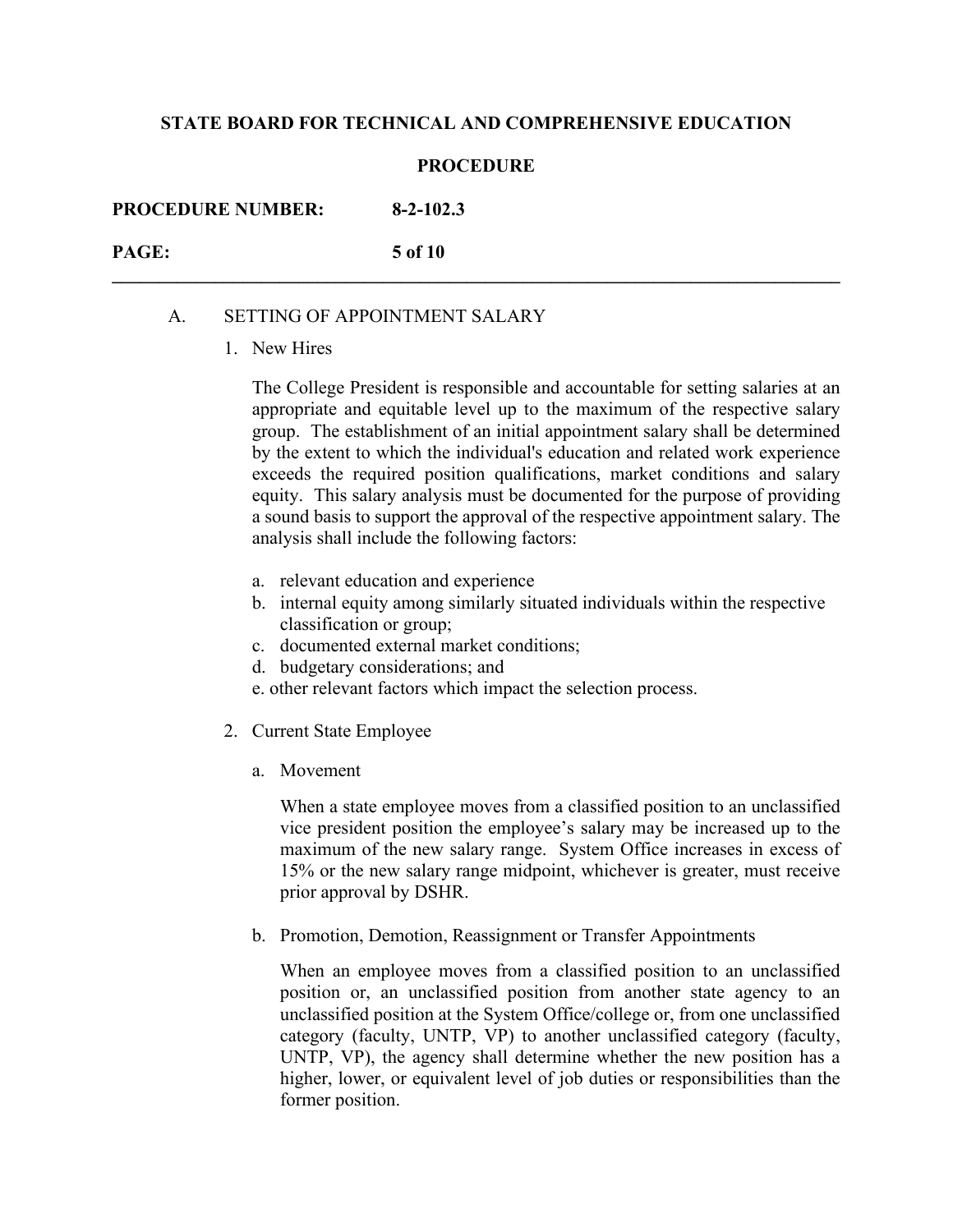#### **PROCEDURE**

**\_\_\_\_\_\_\_\_\_\_\_\_\_\_\_\_\_\_\_\_\_\_\_\_\_\_\_\_\_\_\_\_\_\_\_\_\_\_\_\_\_\_\_\_\_\_\_\_\_\_\_\_\_\_\_\_\_\_\_\_\_\_\_\_\_\_\_\_\_\_\_\_\_\_\_\_\_\_**

| <b>PROCEDURE NUMBER:</b> | $8 - 2 - 102.3$ |
|--------------------------|-----------------|
| PAGE:                    | 6 of 10         |

Based on that determination, the movement will be a promotion, demotion, reassignment, or transfer. In the case of a promotion or transfer, the employee's salary may be increased up to the maximum of the new salary range. System Office increases in excess of 15% or the new salary range midpoint, whichever is greater, must receive prior approval by DSHR.

# B. SALARY INCREASES

All positions covered by this procedure are eligible to receive salary increases on an annual basis in keeping with the provisions of the South Carolina Department of Administration's fiscal year guidelines, SBTCE fiscal year salary increase guidelines, and the college's employee salary increase plan and/or internal policies, procedures, or guidelines.

No increase will be allowed that will cause an employee's salary increase to exceed the legislated limit for unclassified employees, nor will an increase be allowed which will cause an employee's annual base salary to exceed the maximum of the assigned salary range.

1. Legislated Increase.

General and merit increases shall be provided to employees in accordance with the provisions of the General Appropriations Act and the policies and guidelines set forth by DSHR.

- 2. In-Range Salary Increases.
	- a. Additional Skills/Knowledge Increase.

College Presidents may recognize employees who gain additional skills and/or knowledge that relate directly to factors such as their specific job functions, enhance job proficiency, and contribute to the overall mission of the college and/or the SCTCS. Increases may be granted for the purpose of addressing such situations in keeping with a college plan that assures that all similarly situated employees are treated consistently and equitably. The increase may not place the employee's base salary above the maximum rate of the salary range. Individual colleges must develop guidelines that stipulate required knowledge and skills associated with appropriate pay increases.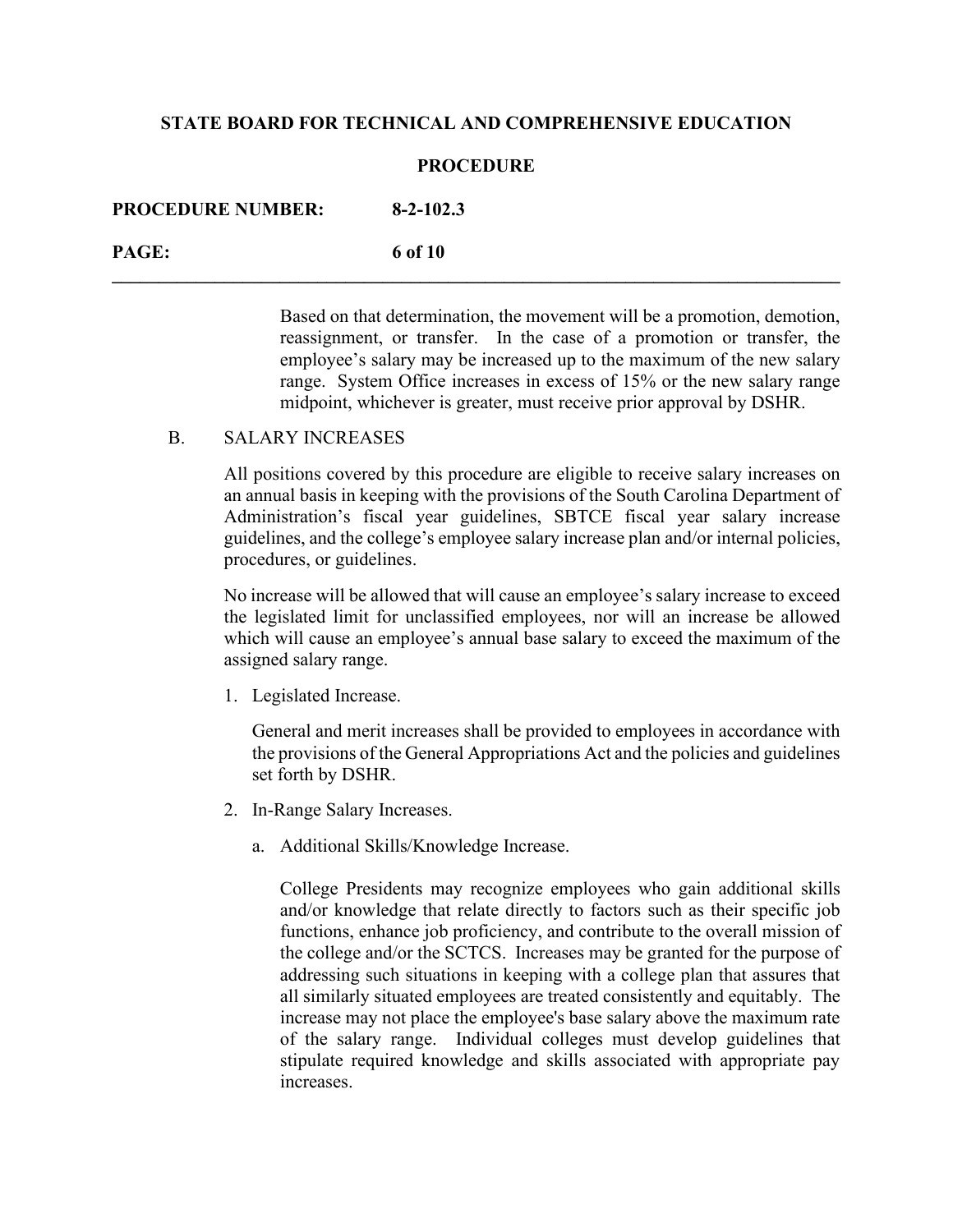#### **PROCEDURE**

**\_\_\_\_\_\_\_\_\_\_\_\_\_\_\_\_\_\_\_\_\_\_\_\_\_\_\_\_\_\_\_\_\_\_\_\_\_\_\_\_\_\_\_\_\_\_\_\_\_\_\_\_\_\_\_\_\_\_\_\_\_\_\_\_\_\_\_\_\_\_\_\_\_\_\_\_\_\_**

| <b>PROCEDURE NUMBER:</b> | $8 - 2 - 102.3$ |
|--------------------------|-----------------|
| PAGE:                    | <b>7</b> of 10  |

Additional technical skills to keep up with current technology or knowledge required to maintain current job responsibilities are not to be considered in this plan. Individual colleges must develop internal procedures to ensure that additional skills/knowledge increases are awarded consistently and equitably among all eligible employees. A clear description of the specific skills and/or knowledge being recognized should accompany approval documentation, as well as a detailed explanation of the way in which the additional skills and/or knowledge are applicable to the factors referenced above. System Office requests to award increases in excess of 15% must be in writing and submitted to DSHR for consideration.

b. Performance Increase:

College Presidents may recognize and reward employees in FTE positions whose exceptional performance contributes to the achievement of the college's mission, goals, and objectives. Each college shall:

- 1) establish internal procedures for the administration of a performance increase program;
- 2) identify specific exceptional performance rationale;
- 3) determine the amount of increase to be awarded; and
- 4) designate resources within their existing budget to adequately fund the awarding of performance increases

While an official performance appraisal is not required, the granting of a performance increase may be based upon performance related criteria. No increase can be awarded which will cause an employee's base salary to exceed the maximum salary for the respective position.

c. Retention Increase.

College Presidents wishing to retain the services of an employee in his/her current position may grant an increase for the purpose of retention, provided such increase does not place the employee's base salary above the maximum of the salary range and the increase does not create an internal equity issue. In order to grant a retention increase, a bona fide job offer that has been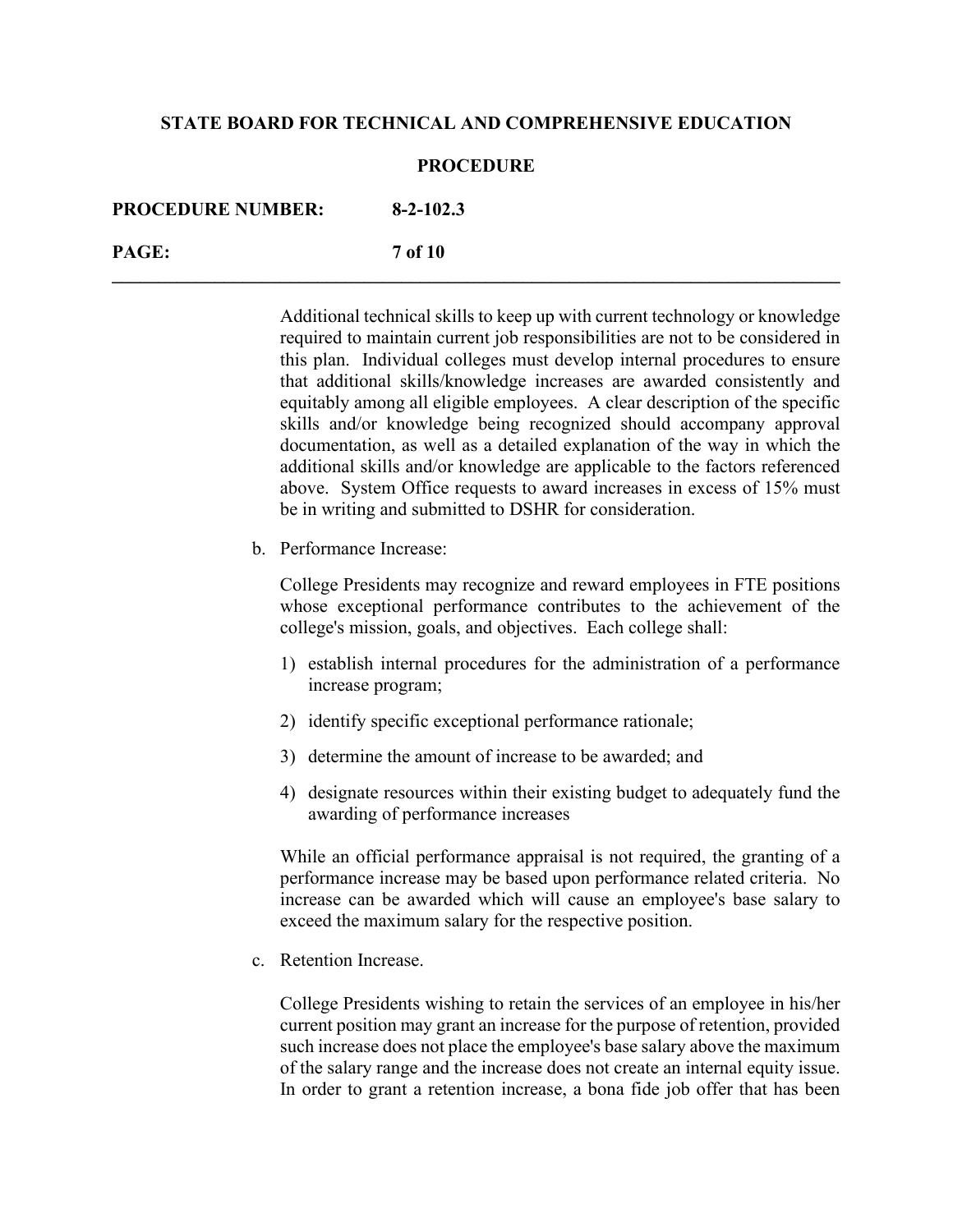#### **PROCEDURE**

| <b>PROCEDURE NUMBER:</b> | $8 - 2 - 102.3$ |
|--------------------------|-----------------|
| PAGE:                    | 8 of 10         |

verified and documented by the System Office/college must come from another employer, either within (not within the SCTCS) or outside of state government. An employee shall receive no more than one (1) retention increase in a twelve (12) month period.

System/College Presidents may offer increases up to 15% if the bona fide job offer is from another state agency.

College Presidents may consider increases up to the maximum of the employee's pay range where the bona fide offer is from an employer outside of state government. System Office requests to award increases in excess of 15% must be in writing and submitted to DSHR for consideration.

d. Additional Job Duties and/or Responsibilities Increase.

College Presidents may grant an increase when an employee is assigned significant and/or substantial additional job duties and/or broader responsibilities, either within his/her current position or another position in the same salary range within the SCTCS. An employee's salary may be increased for the recognition of the additional job duties and/or responsibilities, provided such increase does not place the employee's base salary above the maximum rate of the salary range and the increase does not create an internal equity issue. System Office requests to award increases in excess of 15% must be in writing and submitted to DSHR for consideration.

Should the additional job duties and/or responsibilities be taken away from the employee within six (6) months of the date that the salary increase is awarded, the salary may be reduced up to the amount of the additional job duties and/or responsibilities increase.

e. Transfer Increase.

College Presidents may grant an increase when an employee from another state agency (not within the SCTCS) accepts a position in a comparable classification and/or salary range as his/her current position. An employee's salary may be increased for the recognition of a transfer provided such increase does not place the employee's base salary above the maximum of the salary range and the increase does not create an internal equity issue.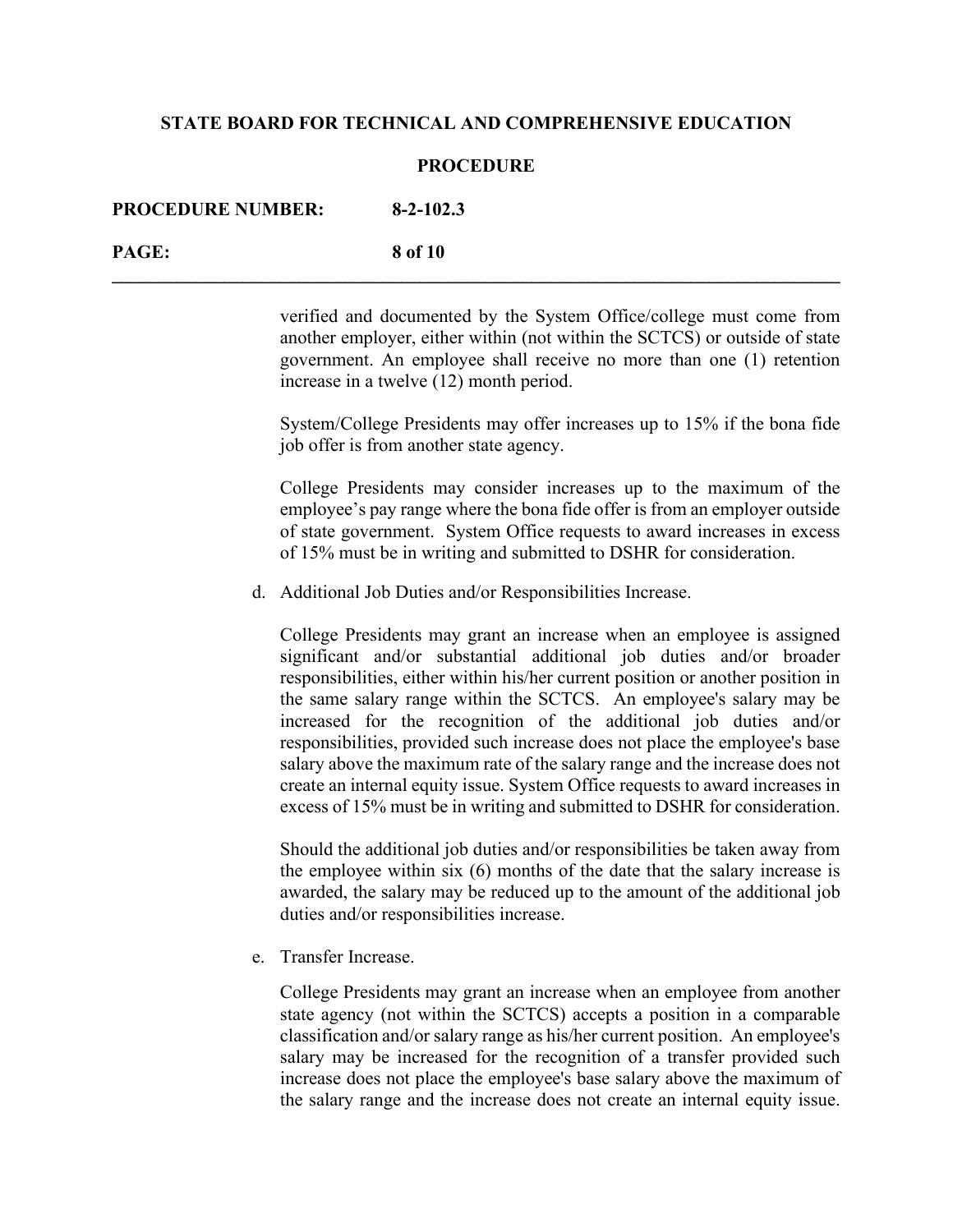#### **PROCEDURE**

**\_\_\_\_\_\_\_\_\_\_\_\_\_\_\_\_\_\_\_\_\_\_\_\_\_\_\_\_\_\_\_\_\_\_\_\_\_\_\_\_\_\_\_\_\_\_\_\_\_\_\_\_\_\_\_\_\_\_\_\_\_\_\_\_\_\_\_\_\_\_\_\_\_\_\_\_\_\_**

| <b>PROCEDURE NUMBER:</b>                     | $8 - 2 - 102.3$ |
|----------------------------------------------|-----------------|
| $\mathbf{P}\mathbf{A}\mathbf{G}\mathbf{F}$ . | 9 of 10         |

System Office requests to award increases in excess of 15% must be in writing and submitted to DSHR for consideration.

#### C. SPECIAL SALARY ADJUSTMENTS

Colleges may award an increase for documented cases of substantial salary inequity among similarly situated employees and other salary increases not otherwise covered in this procedure. Comparisons shall be made with those internal and/or external positions/employees having similar functional responsibilities, authority, and accountability. Requests for awarding a special salary adjustment must include a written justification and a comparable analysis demonstrating the existence of a substantial salary inequity. The System Office may request the South Carolina Department of Administration's Division of State Human Resources Director to consider awarding an increase for documented cases of substantial salary inequity among similarly situated employees.

## D. TEMPORARY SALARY ADJUSTMENTS

College Presidents may award a temporary salary adjustment for employees in FTE positions to compensate for time limited situations such as assuming additional job duties and/or responsibilities not performed in the primary position. Normally, the specified period of time will not exceed one (1) year. System Office requests for awarding a temporary salary adjustment in excess of 15% must be in writing and submitted to DSHR for approval prior to the requested effective date. The affected employee shall be informed in writing that this situation is temporary in nature, that the temporary salary adjustment will not be added to his/her base salary, and that the temporary salary adjustment will be discontinued once the temporary situation is no longer effective. A temporary salary adjustment may allow an employee's salary to exceed the maximum of the respective salary range during the specified period of time when approved by the System Office/DSHR/college. System Office requests to extend a temporary salary adjustment must be approved by DSHR on or before the expiration of the previously approved time period.